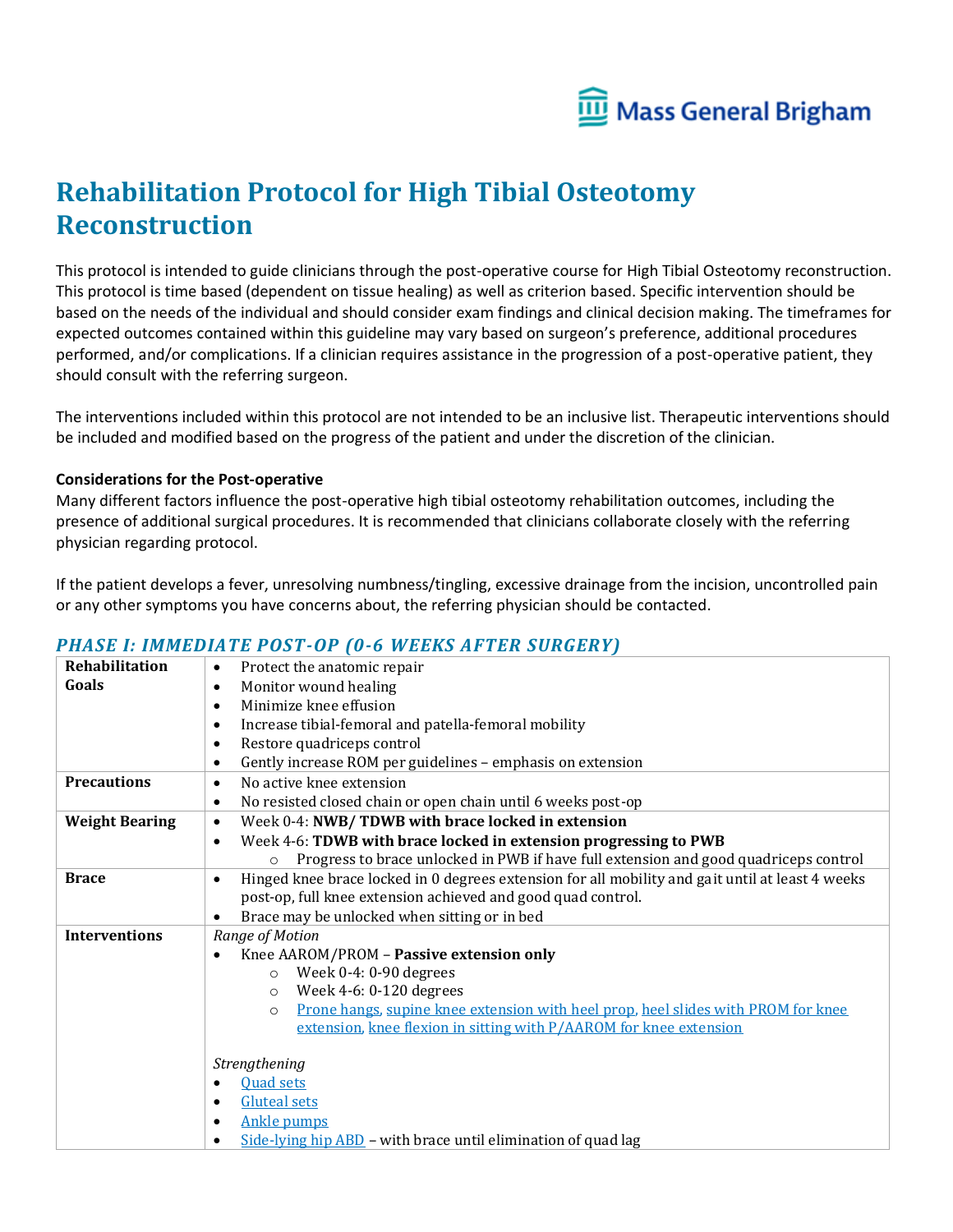|                 | Prone Hip Extension - with brace until elimination of quad lag<br>$\bullet$                                                                                                                   |
|-----------------|-----------------------------------------------------------------------------------------------------------------------------------------------------------------------------------------------|
|                 | $SLR$ – per MD recommendation, depending on surgical approach, may be inappropriate<br>$\bullet$<br>Perform with brace locked in extension, D/C brace when performed without a lag<br>$\circ$ |
|                 | Side-lying Hip Adduction - with brace until elimination of quad lag<br>$\bullet$                                                                                                              |
|                 | Clam shell<br>$\bullet$<br>$\bullet$                                                                                                                                                          |
|                 | <b>Hamstring stretch</b><br><b>ITB</b> stretch<br>٠                                                                                                                                           |
|                 | Gastroc-soleus stretch<br>٠                                                                                                                                                                   |
|                 | Bike - No resistance<br>$\bullet$                                                                                                                                                             |
|                 |                                                                                                                                                                                               |
|                 | Aquatic therapy - if available                                                                                                                                                                |
|                 | Deep water (chest/shoulder height) - walking and ROM exercises                                                                                                                                |
|                 | Core stability and UE exercises<br>$\circ$                                                                                                                                                    |
|                 |                                                                                                                                                                                               |
|                 | <b>Manual Therapy</b>                                                                                                                                                                         |
|                 | Patella mobilizations - immediately post-op<br>$\bullet$                                                                                                                                      |
|                 | Gentle STM - 2-3 weeks post-op<br>$\bullet$                                                                                                                                                   |
|                 |                                                                                                                                                                                               |
|                 | <b>Modalities</b>                                                                                                                                                                             |
|                 | NMES for quadriceps re-education/biofeedback.<br>$\bullet$                                                                                                                                    |
|                 | Cryotherapy for swelling and pain management.<br>$\bullet$                                                                                                                                    |
| Criteria to     | Taping - pain and swelling management.<br>$\bullet$                                                                                                                                           |
|                 | Knee PROM: 0-120 degrees<br>$\bullet$                                                                                                                                                         |
| <b>Progress</b> | Adequate pain control<br>$\bullet$                                                                                                                                                            |
|                 | Minimal swelling<br>$\bullet$                                                                                                                                                                 |
|                 | Able to perform SLR without quadriceps lag<br>$\bullet$                                                                                                                                       |

### *PHASE II: PROTECTION PHASE (7-12 WEEKS AFTER SURGERY)*

| Rehabilitation            | Increase mobility<br>$\bullet$                                                                                                                                                                                        |
|---------------------------|-----------------------------------------------------------------------------------------------------------------------------------------------------------------------------------------------------------------------|
| Goals                     | Restore quadriceps control<br>$\bullet$                                                                                                                                                                               |
|                           | Restoration of full ROM by week 8-12<br>$\bullet$                                                                                                                                                                     |
|                           | Progress weight bearing<br>$\bullet$                                                                                                                                                                                  |
|                           | Normalize gait pattern without assistive device - goal of 2 miles at 15 min/mile pace on a<br>$\bullet$<br>treadmill                                                                                                  |
|                           | Gradual progression of therapeutic exercises for strengthening, stretching and balance<br>$\bullet$                                                                                                                   |
| <b>Precautions</b>        | No weight bearing stretching into knee flexion until week 8<br>$\bullet$                                                                                                                                              |
|                           | Avoid descending stairs reciprocally until adequate quadriceps control as demonstrated by SLR<br>$\bullet$<br>Avoid exercises/activities with excessive patella-femoral compression forces (deep squats,<br>$\bullet$ |
|                           | resisted open chain terminal knee extension)                                                                                                                                                                          |
|                           | Avoid medial collapse due strengthening and functional activities<br>$\bullet$                                                                                                                                        |
|                           | No running, jumping or plyometrics until 4-6 months post-surgery<br>$\bullet$                                                                                                                                         |
|                           | Do not overload the surgical site<br>$\bullet$                                                                                                                                                                        |
|                           | Modify activity level if increased pain, edema or catching occurs<br>$\bullet$                                                                                                                                        |
| <b>Weight Bearing</b>     | WBAT per MD, based on X-ray<br>$\bullet$                                                                                                                                                                              |
| <b>Brace</b>              | Brace unlocked for ambulation if there is good quad control, crutches as needed<br>$\bullet$                                                                                                                          |
|                           | Hinge brace until week 8 then replace with patellofemoral brace with lateral buttress<br>$\bullet$                                                                                                                    |
| <b>Additional</b>         | <b>Modalities</b>                                                                                                                                                                                                     |
| <b>Interventions</b>      | NMES for quadriceps re-education - as needed<br>$\bullet$                                                                                                                                                             |
| *Continue with<br>Phase I | Cryotherapy for edema and pain management<br>$\bullet$                                                                                                                                                                |
| <i>interventions as</i>   | <b>Manual Therapy</b>                                                                                                                                                                                                 |
| needed                    | Patella mobilizations<br>$\bullet$                                                                                                                                                                                    |
|                           | Soft tissue mobilization<br>$\bullet$                                                                                                                                                                                 |
|                           |                                                                                                                                                                                                                       |
|                           |                                                                                                                                                                                                                       |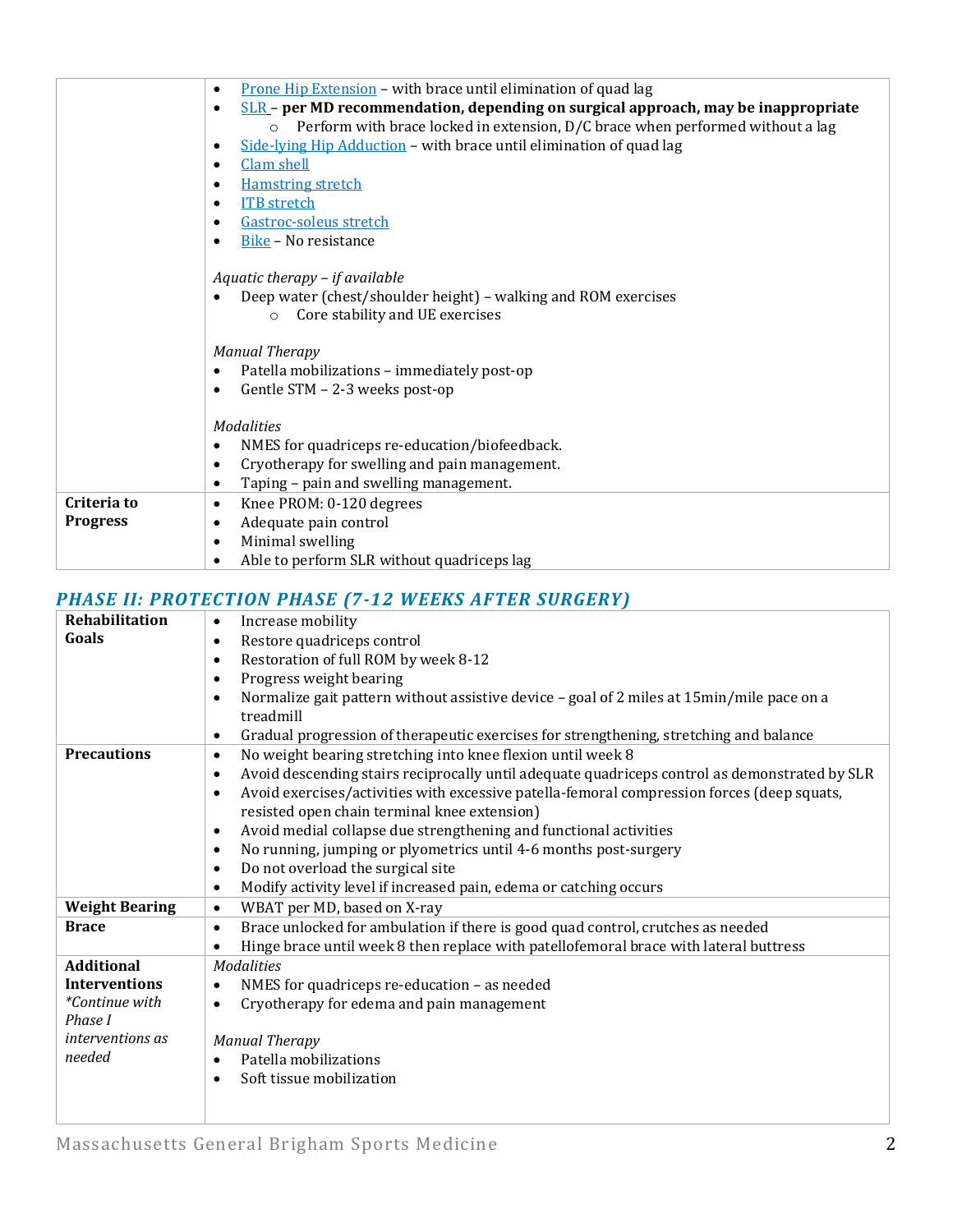|                 | Range of Motion                                                    |
|-----------------|--------------------------------------------------------------------|
|                 | Progress PROM/AAROM/AROM of knee as tolerated<br>٠                 |
|                 | Stretching                                                         |
|                 | <b>Hamstring</b><br>$\bullet$                                      |
|                 | Gastroc - Soleus<br>$\bullet$                                      |
|                 | <b>Prone Quadriceps with strap</b><br>$\bullet$                    |
|                 |                                                                    |
|                 | Strengthening                                                      |
|                 | $TKE - 0-40$ degrees<br>$\bullet$                                  |
|                 | <b>Leg press</b><br>$\bullet$                                      |
|                 | Partial range wall squats<br>$\bullet$                             |
|                 | 0-45 degrees<br>$\circ$                                            |
|                 | Forward step ups, Lateral step ups<br>$\bullet$                    |
|                 | Forward, Lateral, Retro step downs<br>$\bullet$                    |
|                 | <b>Bridge with physioball</b><br>$\bullet$                         |
|                 | Romanian Deadlifts - Week 7<br>$\bullet$                           |
|                 | Standing upright to weight just below knees.<br>$\circ$            |
|                 | Band walks - Week 8<br>$\bullet$                                   |
|                 | Stool walks - Week 8<br>$\bullet$                                  |
|                 | <b>BOSU Partial squat - Week 9</b><br>$\bullet$                    |
|                 | 0-60 degrees<br>$\circ$                                            |
|                 | Prone Hamstring curl - 10 weeks<br>$\bullet$                       |
|                 | Begin with ankle weights and progress to weight machine<br>$\circ$ |
|                 |                                                                    |
|                 | Cardiovascular Exercise                                            |
|                 | Stationary Bike - light resistance<br>$\bullet$                    |
|                 | Treadmill - forward and backwards<br>$\bullet$                     |
|                 | Elliptical - week 9-10<br>$\bullet$                                |
|                 |                                                                    |
|                 | <b>Aquatic Therapy</b>                                             |
|                 | Flutter kicks<br>$\bullet$                                         |
|                 | Straight leg scissor kicks<br>$\bullet$                            |
|                 | Running in waist deep water<br>$\bullet$                           |
|                 |                                                                    |
|                 | <b>Balance</b>                                                     |
|                 | Progress from double to single leg balance<br>٠                    |
|                 | Progress from static to dynamic:                                   |
|                 | <b>BAPS</b><br>$\circ$                                             |
|                 | <b>Ball toss</b><br>$\circ$                                        |
|                 | <b>Body blade</b><br>$\circ$                                       |
|                 | Fitter<br>$\circ$                                                  |
|                 | Slide board<br>$\circ$                                             |
| Criteria to     | Full range of motion<br>$\bullet$                                  |
| <b>Progress</b> | Elimination of swelling<br>$\bullet$                               |
|                 | Restoration of normal gait<br>$\bullet$                            |
|                 | Quad strength $\geq 70\%$ of uninvolved leg<br>$\bullet$           |
|                 |                                                                    |

## *PHASE III: ADVANCED STRENGTHENING (13-16 WEEKS AFTER SURGERY)*

| Rehabilitation     | Normal tibial-femoral and patella-femoral mobility                                      |
|--------------------|-----------------------------------------------------------------------------------------|
| Goals              | Restoration of quadriceps control                                                       |
|                    | Progress muscle strength, endurance, and balance activities                             |
| <b>Precautions</b> | No running, jumping or plyometrics till 4-6 months post-op<br>$\bullet$                 |
|                    | May continue with patellofemoral hinged brace until 12 months post-op for lighter level |
|                    | activities - Based on MD recommendation.                                                |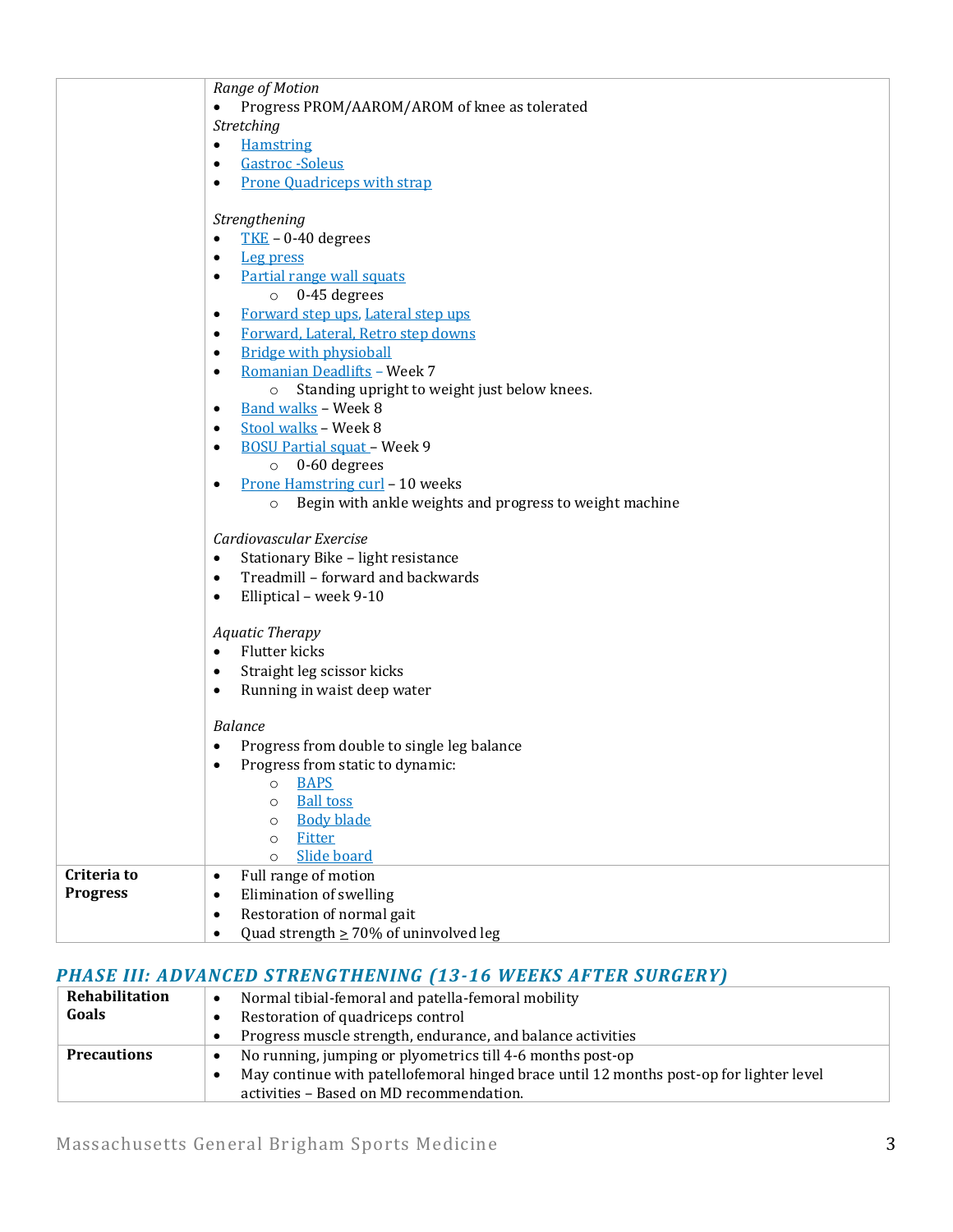| <b>Additional</b>     | Strengthening                                              |
|-----------------------|------------------------------------------------------------|
| <b>Interventions</b>  | Total leg strengthening<br>$\bullet$                       |
| <i>*Continue with</i> | Single leg strengthening<br>$\bullet$                      |
| Phase I-II            | Hamstring isotonic exercises through full ROM<br>$\bullet$ |
| <i>Interventions</i>  | Quadriceps isotonic exercises<br>$\bullet$                 |
|                       | Proprioception                                             |
|                       | Single leg balance<br>$\bullet$                            |
|                       | Stable and unstable surfaces<br>$\bigcirc$                 |
|                       | <u>Single leg balance with leg swings</u><br>٠             |
|                       | Single leg balance with ball toss<br>$\bullet$             |
|                       | Single leg balance with UE perturbations<br>$\bullet$      |
|                       | Cardiovascular Exercise                                    |
|                       | Bike, elliptical<br>$\bullet$                              |
|                       | Treadmill walking<br>$\bullet$                             |
| Criteria to           | Full, symmetrical pain-free ROM<br>$\bullet$               |
| <b>Progress</b>       | Strength: 80%+ of uninvolved leg<br>$\bullet$              |
|                       | Satisfactory clinical exam<br>$\bullet$                    |
|                       | MD approval to progress to next phase<br>$\bullet$         |

## *PHASE IV: EARLY RETURN TO SPORT PHASE (16+ WEEKS AFTER SURGERY)*

| Rehabilitation         | Progress to higher level activities - based on functional demands and MD approval<br>$\bullet$ |
|------------------------|------------------------------------------------------------------------------------------------|
| Goals                  | Return to vocational, recreational and/or sport activities.<br>$\bullet$                       |
|                        | Run 2 miles at easy pace - if appropriate<br>$\bullet$                                         |
| <b>Additional</b>      | Running: begin at 4 months                                                                     |
| <b>Interventions</b>   | Start with light gentle slow-paced running                                                     |
| *Continue with         | Treadmill running<br>$\bullet$                                                                 |
| Phase III              | Must demonstrate good running form for 5 minutes with equal audibly rhythmic foot              |
| <i>interventions</i>   | strike.                                                                                        |
|                        | Aquatic running<br>$\bullet$                                                                   |
|                        | Backwards and forward running<br>$\bullet$                                                     |
|                        | Initiate Return to running protocol<br>٠                                                       |
|                        |                                                                                                |
|                        | Plyometrics: 4.5 -to 5 months                                                                  |
|                        | Start with double leg drills<br>$\bullet$                                                      |
|                        | Progress slowly to single leg drills<br>$\bullet$                                              |
|                        | Ensure good form and proper hip and knee alignment<br>$\bullet$                                |
|                        |                                                                                                |
|                        | Agility Drills: 4.5 to 5 months                                                                |
|                        | Sub-max foot placement drills<br>$\bullet$                                                     |
|                        | <b>Ladder drills</b><br>$\bullet$                                                              |
|                        | Line hops<br>$\bullet$                                                                         |
| Criteria to            | Return to sport/play: 7 to 9 months                                                            |
| <b>Progress</b>        | Quad and hamstring strength 90% of uninvolved<br>$\bullet$                                     |
|                        | Full symmetrical knee range of motion<br>$\bullet$                                             |
|                        | No knee joint effusion<br>$\bullet$                                                            |
|                        | Single leg hop test: Limb symmetry of 90%<br>$\bullet$                                         |
|                        | Triple hop test: limb symmetry of 90%<br>$\bullet$                                             |
|                        | Cross-over hop test: limb symmetry of 90%<br>$\bullet$                                         |
|                        | Refer to lower extremity functional assessment<br>$\bullet$                                    |
| <b>Revised 10/2021</b> |                                                                                                |

Revised 10/2021

| <b>Contact</b> | Please email MGHSportsPhysicalTherapy@partners.org with questions specific to this protocol |
|----------------|---------------------------------------------------------------------------------------------|
|                |                                                                                             |